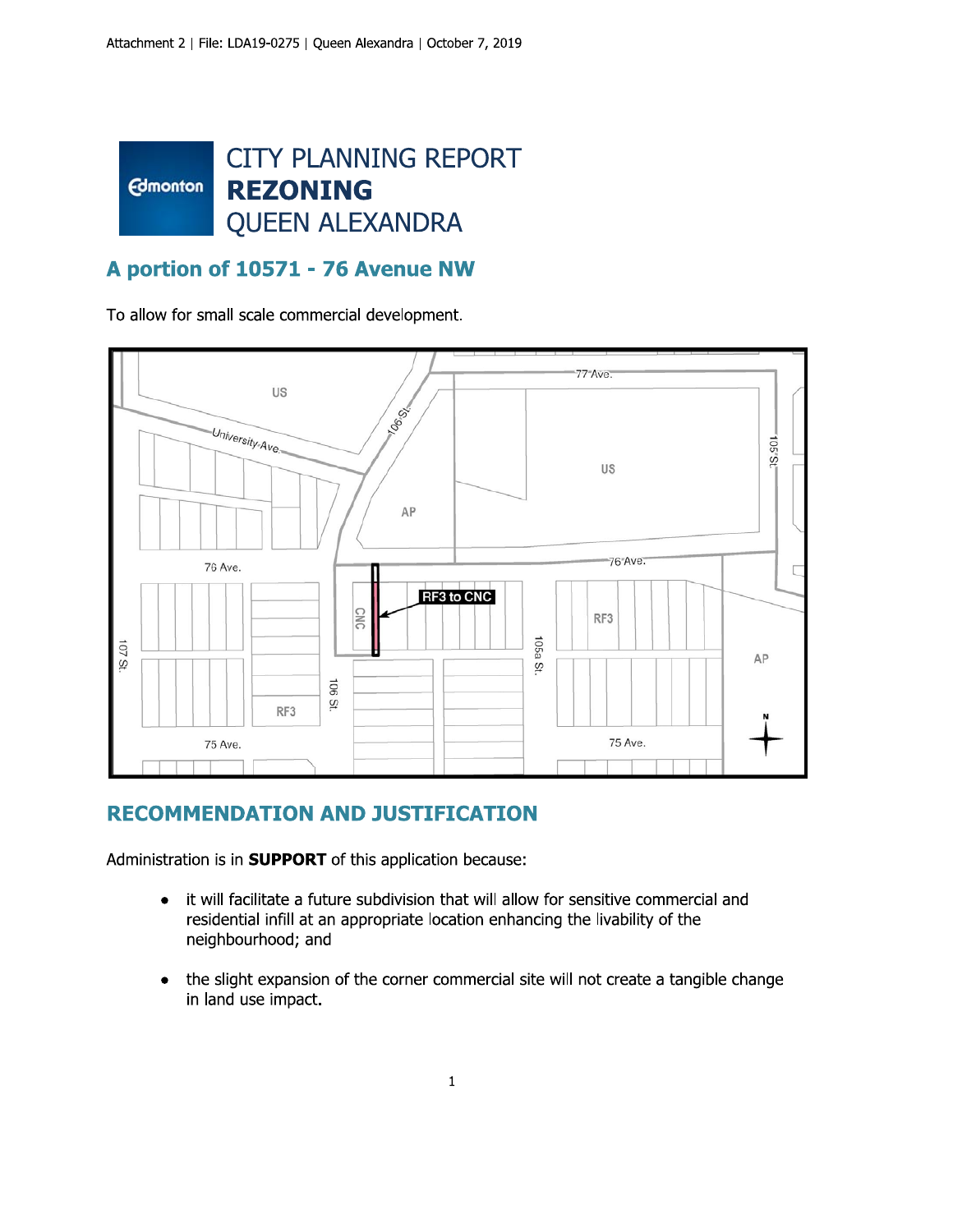### **THE APPLICATION**

1. CHARTER BYLAW 19026 to amend the Zoning Bylaw from the (RF3) Small Scale Infill Development Zone with Mature Neighbourhood Overlay to the (CNC) Neighbourhood Convenience Commercial Zone.

The purpose of the proposed CNC Zone is to provide for convenience commercial and personal service uses, which are intended to serve the day-to-day needs of residents within residential neighbourhoods.

The rezoning would facilitate a future subdivision to increase the width of the commercial corner lot and change the widths of the 3 residential lots to the east.

### **SITE AND SURROUNDING AREA**

The site is located on the south side of 76 Avenue NW, east of 106 Street NW, both collector roads. It is within walking distance of three schools and associated open spaces, including Rollie Miles Athletic Park, as well as the commercial core of Old Strathcona.



AERIAL VIEW OF APPLICATION AREA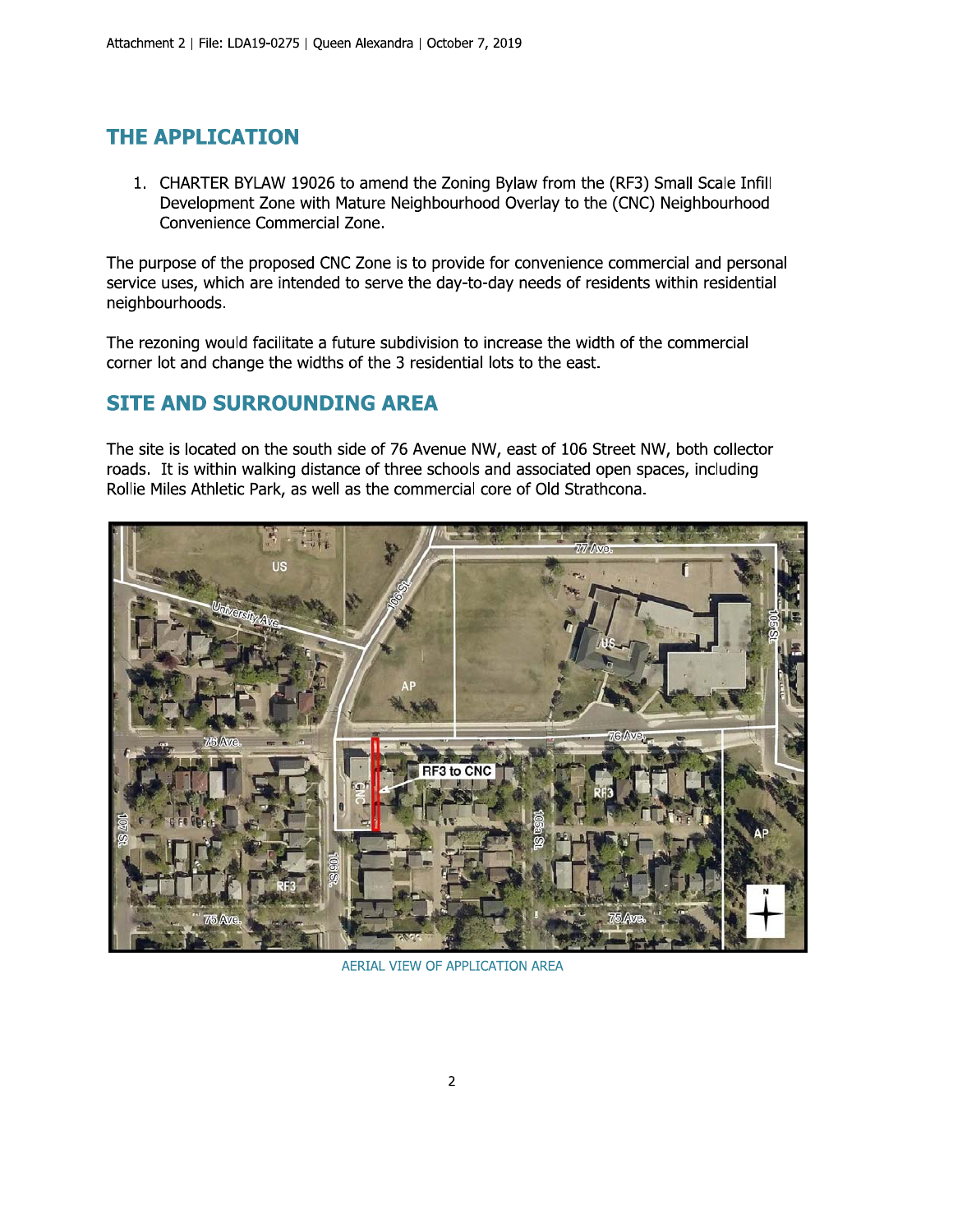|                     | <b>EXISTING ZONING</b>               | <b>CURRENT USE</b>              |
|---------------------|--------------------------------------|---------------------------------|
| <b>SUBJECT SITE</b> | (RF3) Small Scale Infill Development | Single Detached Housing         |
|                     | Zone                                 |                                 |
| <b>CONTEXT</b>      |                                      |                                 |
| North               | (AP) Public Parks Zone               | Our Lady of Mount Carmel School |
|                     |                                      | Yard                            |
| East                | (RF3) Small Scale Infill Development | Single Detached Housing         |
|                     | Zone                                 |                                 |
| South               | (RF3) Small Scale Infill Development | Single Detached Housing         |
|                     | Zone                                 |                                 |
| West                | (CNC) Neighbourhood Convenience      | 2 Storey commercial building    |
|                     | Commercial Zone                      |                                 |



VIEW OF SITE LOOKING SOUTH FROM 76 AVENUE NW SHOWING APPROXIMATE WIDTH OF REZONING AREA AND EXPANSION OF CORNER COMMERCIAL SITE (GREEN SHADING)

#### **PLANNING ANALYSIS**

#### **LAND USE COMPATIBILITY**

Both the (RF3) Small Scale Infill Development Zone and the (CNC) Neighbourhood Convenience Commercial Zone are appropriate at this location. The existing small scale commercial building on the corner has been in operation for several decades. The increase in the width of this commercial site by approximately 3.2 metres will not create a tangible change in land use impact from the existing conditions. If the expanded (CNC) site were to be redeveloped, the new building would have a very similar scale and intensity as the current building.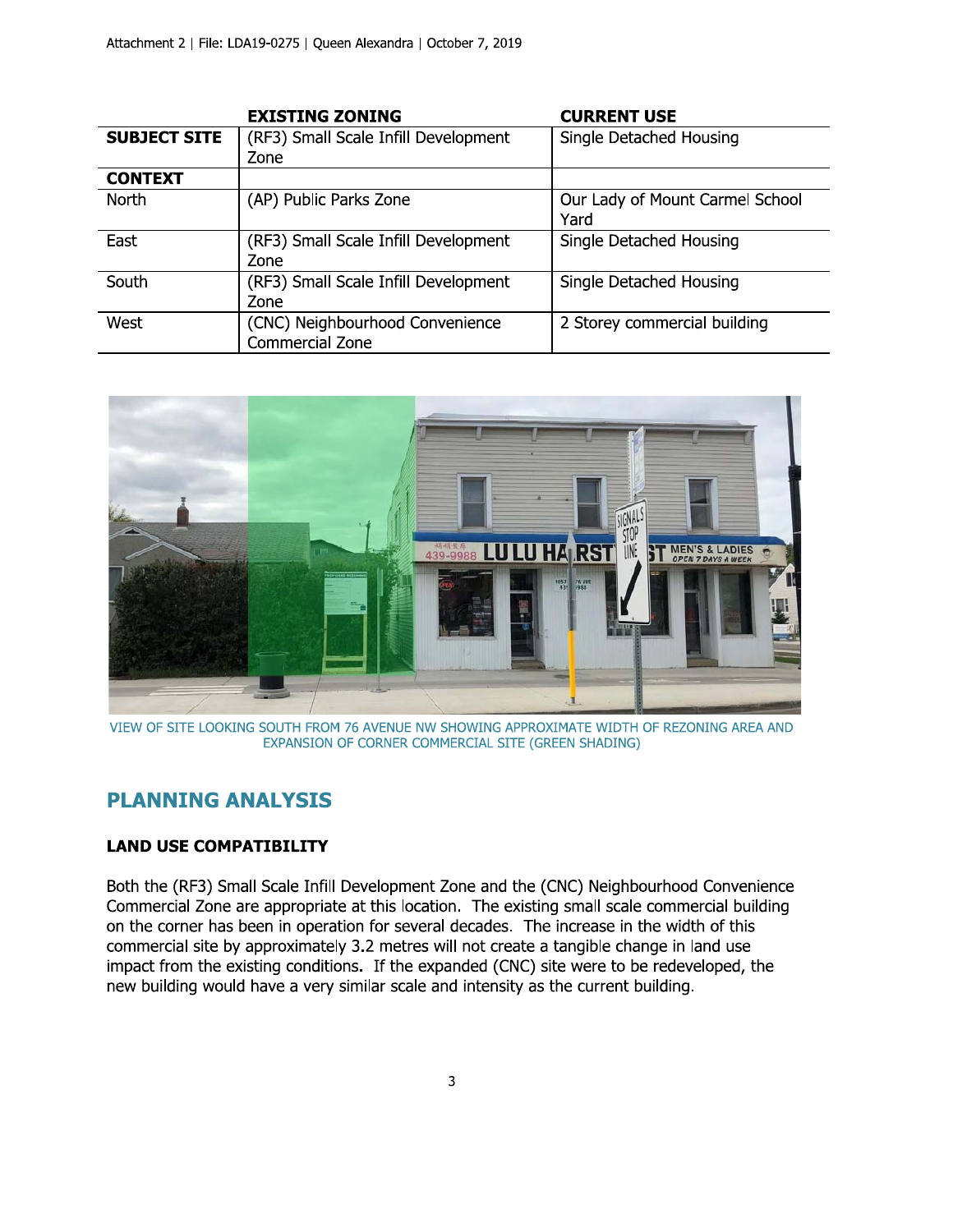## **TECHNICAL REVIEW**

All comments from affected City Departments and utility agencies have been addressed.

Some minor infrastructure upgrades may be required at the Development Permit stage with the owner/developer responsible for the costs.

### **PUBLIC ENGAGEMENT**

| <b>ADVANCE NOTICE</b><br>July 8, 2019 | • Number of recipients: 32<br>• Number of responses: 1<br>Generally supportive of slight<br>$\circ$<br>expansion of commercial lot.<br>Concerned about the architectural<br>$\Omega$<br>design of new buildings being<br>compatible with the character of the<br>area. |
|---------------------------------------|------------------------------------------------------------------------------------------------------------------------------------------------------------------------------------------------------------------------------------------------------------------------|
| <b>WEBPAGE</b>                        | Concerned about shadow impacts.<br>$\circ$<br>• edmonton.ca/queenalexandra                                                                                                                                                                                             |

As the application is for a standard zone, architectural design is not something that is regulated by the Zoning Bylaw to any level of detail. The maximum height of a building in the proposed CNC Zone is 10.0 m, which is compatible with the surrounding low scale residential uses primarily within the RF3 Zone. The maximum height in the RF3 Zone (with the Mature Neighbourhood Overlay) is 8.9 m. The shadow impacts would not be noticeably different than a new Single Detached House being built in the area.

## **CONCLUSION**

Administration recommends that City Council APPROVE this application.

#### **APPENDICES**

 $\mathbf{1}$ **Application Summary**